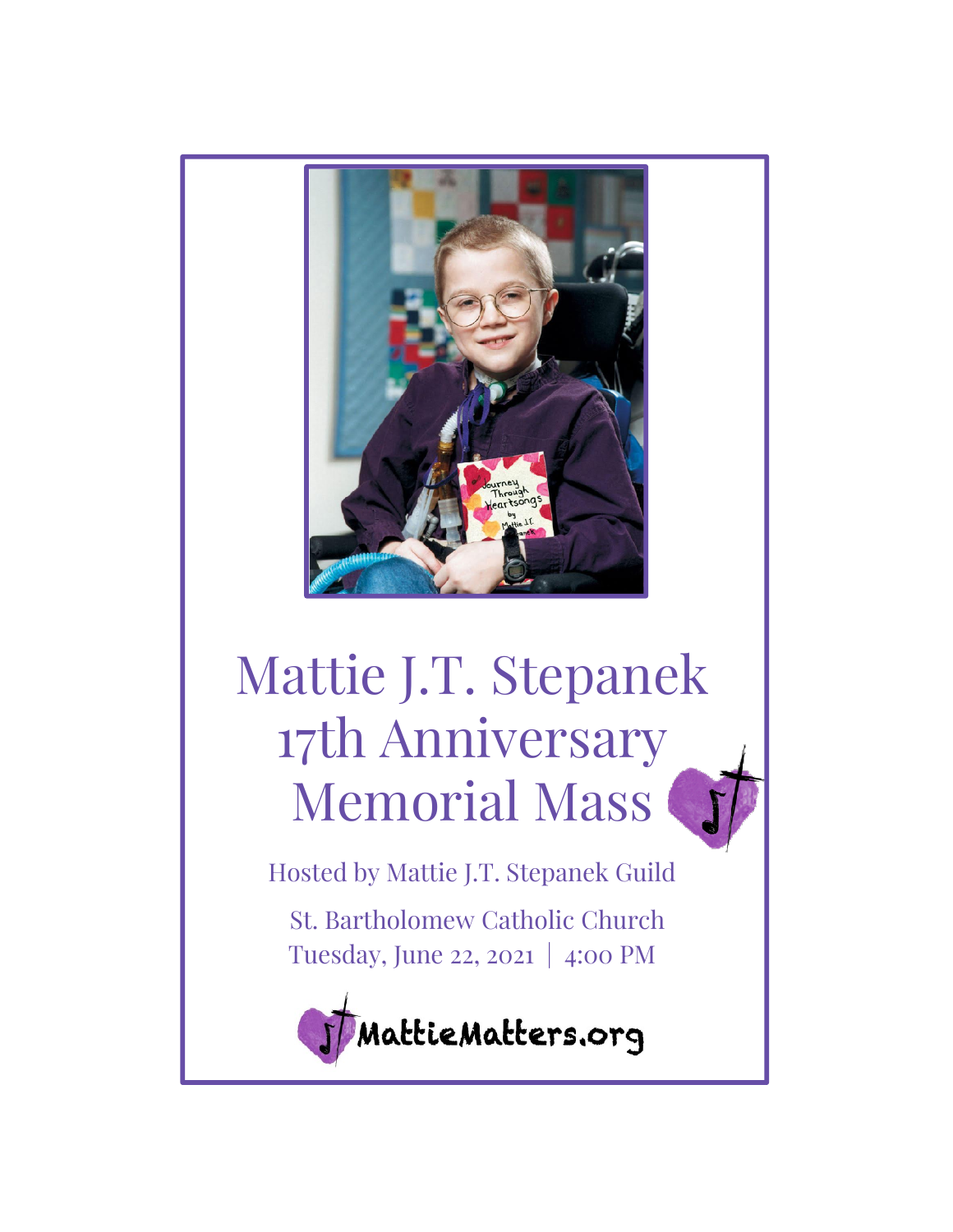| <b>Mattie Joseph Thaddeus Stepanek</b><br>July 17, 1990 – June 22, 2004                                                                                                                                                                                                                                                                                                                                         |                                                                                                    |
|-----------------------------------------------------------------------------------------------------------------------------------------------------------------------------------------------------------------------------------------------------------------------------------------------------------------------------------------------------------------------------------------------------------------|----------------------------------------------------------------------------------------------------|
| CELEBRANT                                                                                                                                                                                                                                                                                                                                                                                                       | Rev. Msgr. John Enzler, President & CEO,<br>Catholic Charities of the Archdiocese of<br>Washington |
| <b>ENTRANCE HYMN</b>                                                                                                                                                                                                                                                                                                                                                                                            | Here I Am, Lord                                                                                    |
| WELCOME                                                                                                                                                                                                                                                                                                                                                                                                         | Kathy Dempsey, Guild President                                                                     |
| <b>LITURGY OF THE WORD</b>                                                                                                                                                                                                                                                                                                                                                                                      |                                                                                                    |
| <b>FIRST READING</b><br>Wisdom $3:1-9$                                                                                                                                                                                                                                                                                                                                                                          | Kevin Reilly                                                                                       |
| RESPONSORIAL PSALM<br>"The Lord is my shepherd"                                                                                                                                                                                                                                                                                                                                                                 | Psalm 23                                                                                           |
| <b>SECOND READING</b><br>1 Corinthians 12:3B-7,12-13                                                                                                                                                                                                                                                                                                                                                            | Amanda Cubbage                                                                                     |
| <b>GOSPEL</b><br><b>Matthew 5:1-12</b>                                                                                                                                                                                                                                                                                                                                                                          | Rev. Msgr. John Enzler                                                                             |
| HOMILY                                                                                                                                                                                                                                                                                                                                                                                                          | Rev. Msgr. John Enzler                                                                             |
| PRAYER OF THE FAITHFUL                                                                                                                                                                                                                                                                                                                                                                                          | Mary Pat Donoghue, Executive Director,<br><b>USCCB Secretariat of Catholic Education</b>           |
| <b>LITURGY OF THE EUCHARIST</b>                                                                                                                                                                                                                                                                                                                                                                                 |                                                                                                    |
| PREPARATION HYMN                                                                                                                                                                                                                                                                                                                                                                                                | Make Me a Channel of Your Peace                                                                    |
| COMMUNION HYMN                                                                                                                                                                                                                                                                                                                                                                                                  | <b>Blest Are They</b>                                                                              |
| SPIRITUAL COMMUNION PRAYER<br>My Jesus, I believe that you are present in the Most Holy Sacrament.<br>I love you above all things and I desire to receive you in my soul. Since I cannot<br>at this moment receive you sacramentally, come at least spiritually into my heart.<br>I embrace you as if you were already there and unite myself wholly to you.<br>Never permit me to be separated from you. Amen. |                                                                                                    |
| REFLECTION                                                                                                                                                                                                                                                                                                                                                                                                      | Vincent Spadoni, Guild Director                                                                    |
| RECESSIONAL HYMN                                                                                                                                                                                                                                                                                                                                                                                                | <b>Amazing Grace</b>                                                                               |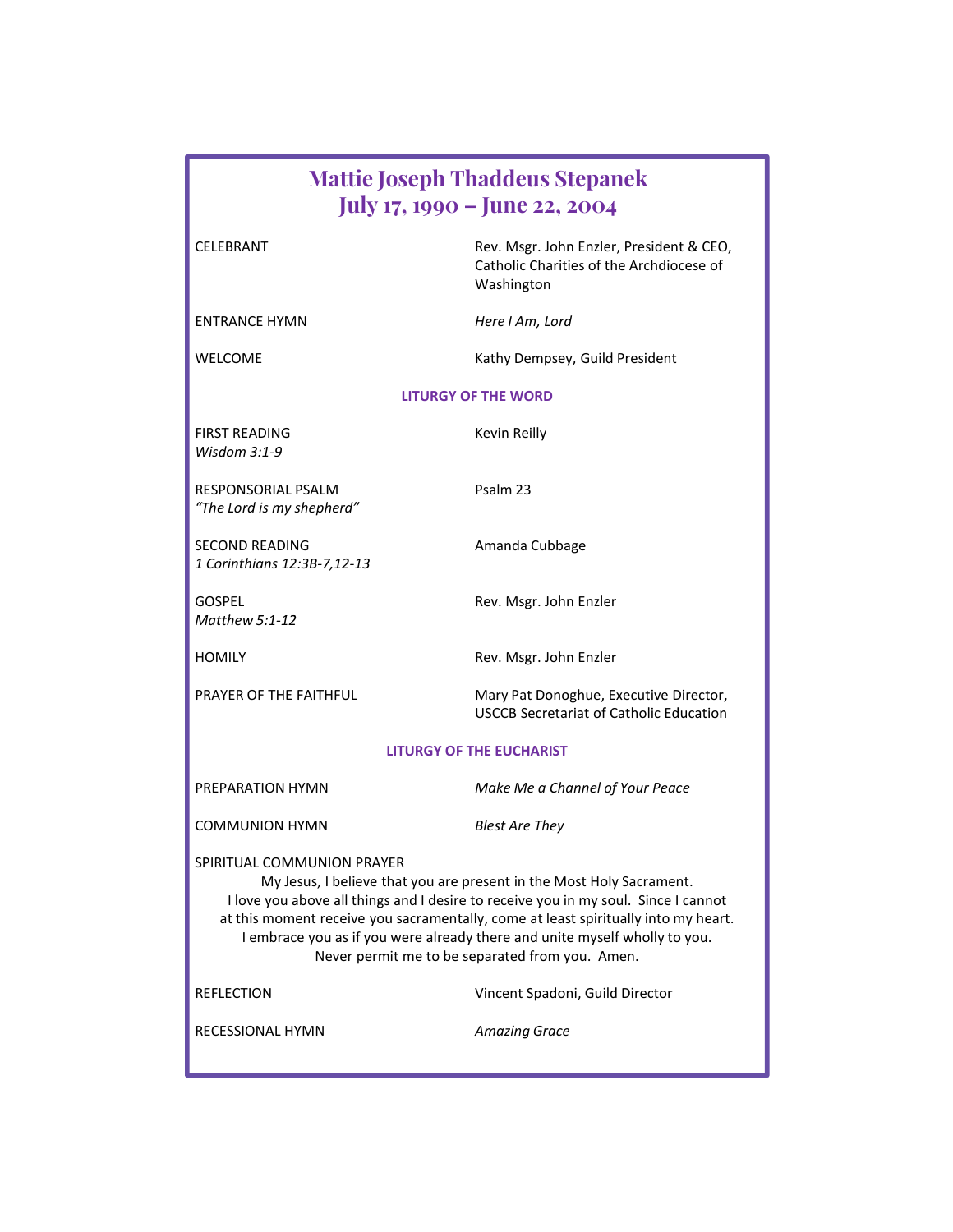### In Gratitude

Rev. Mark Knestout, Pastor St. Bartholomew Catholic Church Rev. Msgr. John Enzler, Celebrant Carole Wysocki, Musician Jenn Lynn, Musician John Martino, Cantor Tom Martino, Technology Support

#### Officers and Guild Directors

Kathy Dempsey, President Peg Kolm, Vice President Jenn Lynn, Historian Mary Donovan Caitlin Keeton Cheryl Kerwin Vincent Spadoni Jeni Stepanek, PhD

> Rest in Peace Mary Lou Smith

### Founding Directors

Eileen Donovan Mary & Ed Donovan Maura Donovan Peg and Rich Kolm Ron Kuley Chris Lewis Terrence Sheehan, MD

#### Advisors & Honorary Supporters

Anthony Bosnick Jimmy & Rosalynn Carter Chris Cuomo, JD Fr. James Isidore Dixon Fr. Dominic Eshikena Timothy Shriver, PhD Jane Frances Crisman Stack

> Guild Founder Raymond Arroyo

## A Special Note from Mattie's Mom:

Thank you each and all for being here today. I am praying with you from Southwest Georgia where I am continuing to share Mattie's message and legacy of hope and peace, a legacy he learned from practicing his Catholic faith. I am grateful to the Mattie J.T. Stepanek Guild for hosting this Mass, and for continuing to honor my son so he can be an ongoing reminder to others about living with faith and ever-cultivating our relationship with God.

As his mom, I'm proud to say Mattie embraced his Catholic faith deeply, and appreciated the opportunity to serve as a lector from the age of seven, and to teach CCD to second and then sixth graders beginning when he was eight years old. Yes - he was younger than his students, but his age and his disability did not matter as he spoke so convincingly about Jesus and the Sacraments, and about God's purpose as a gift for each of us. Mattie had a deep devotion to Jesus and to Mary, and also to many saints, including St. Jude Thaddeus, St. Francis, St. Joseph, St. Anthony, and St. André Bessette.

Mattie had a special relationship with God and always tried to say YES to God. He wanted every person on earth to find the will to say YES, and to know that each and every one of us has our own unique gifts, given to us by God. He believed that we each and we all matter, and that we each and we all have a unique purpose to celebrate. Mattie wanted us to find our purpose – our Heartsong – and share it with the world.

Mattie died in my arms just a few weeks before his 14th birthday. I will always be inspired to live fully and in the spirit of his last word: "Yes!" I believe he was saying YES to God, and also to a life well lived. I can endeavor to do no less than follow his example, and try my best to say YES to God every day. I pray daily that this is the truth for each of us, and for all of us. ~ Jeni Stepanek, PhD